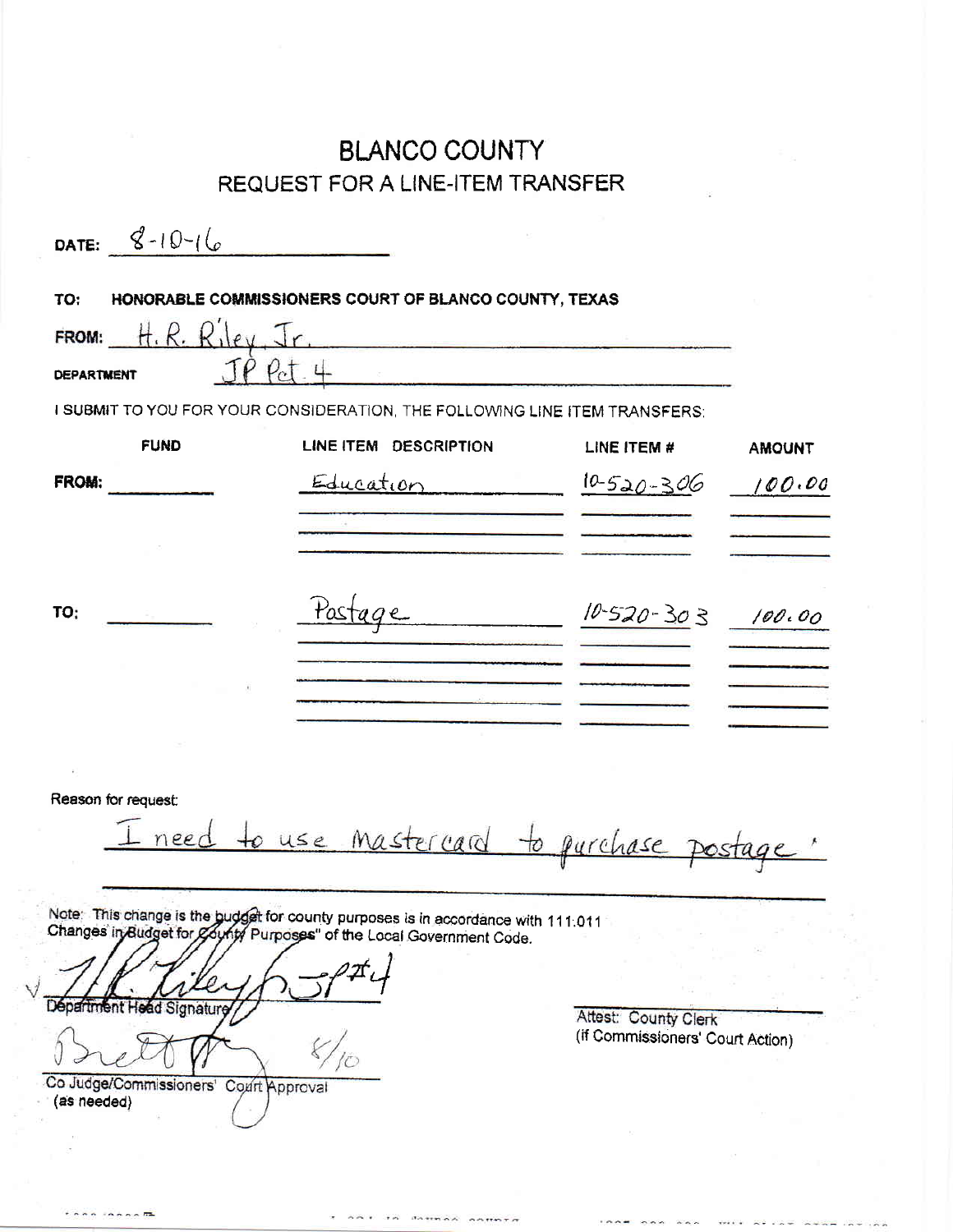| Commissioner Pct 2 | Commissioner Pct 1 | County Judge |                                                                                                                                                          | Attest County Auditor: |                                                                                                                                          |              |                     |                               |              |              |                              |           |                                    |
|--------------------|--------------------|--------------|----------------------------------------------------------------------------------------------------------------------------------------------------------|------------------------|------------------------------------------------------------------------------------------------------------------------------------------|--------------|---------------------|-------------------------------|--------------|--------------|------------------------------|-----------|------------------------------------|
|                    |                    |              |                                                                                                                                                          |                        |                                                                                                                                          | <b>Ictal</b> | <b>017</b>          | <b>015</b>                    | 010          | <b>Fund</b>  |                              |           |                                    |
|                    |                    |              | The attached list of Claims Payable have been examined & approved for payment by the Commissioners' Court as provided by the Texas LGC 115.021 & 115.022 | Condy & Hent           | The attached list of Claims Payable have been examined & approved for payment by the County Auditor as provided by the Texas LGC 113.065 |              | Records Mngmt Clerk | <b>Road &amp; Bridge Fund</b> | General Fund | Description  | Invoice File Listing By Fund | 23-Aug-16 | Blanco County Commissioners' Court |
| Commissioner Pct 4 | Commissioner Pct 3 |              |                                                                                                                                                          |                        |                                                                                                                                          | 132,359.24   | 85.00               | 32,727.90                     | 99,546.34    | Disbursement |                              |           |                                    |
|                    |                    | Date         |                                                                                                                                                          | Date<br>91/61/80       |                                                                                                                                          |              |                     |                               |              |              |                              |           |                                    |
|                    |                    |              |                                                                                                                                                          |                        |                                                                                                                                          |              |                     |                               |              |              |                              |           |                                    |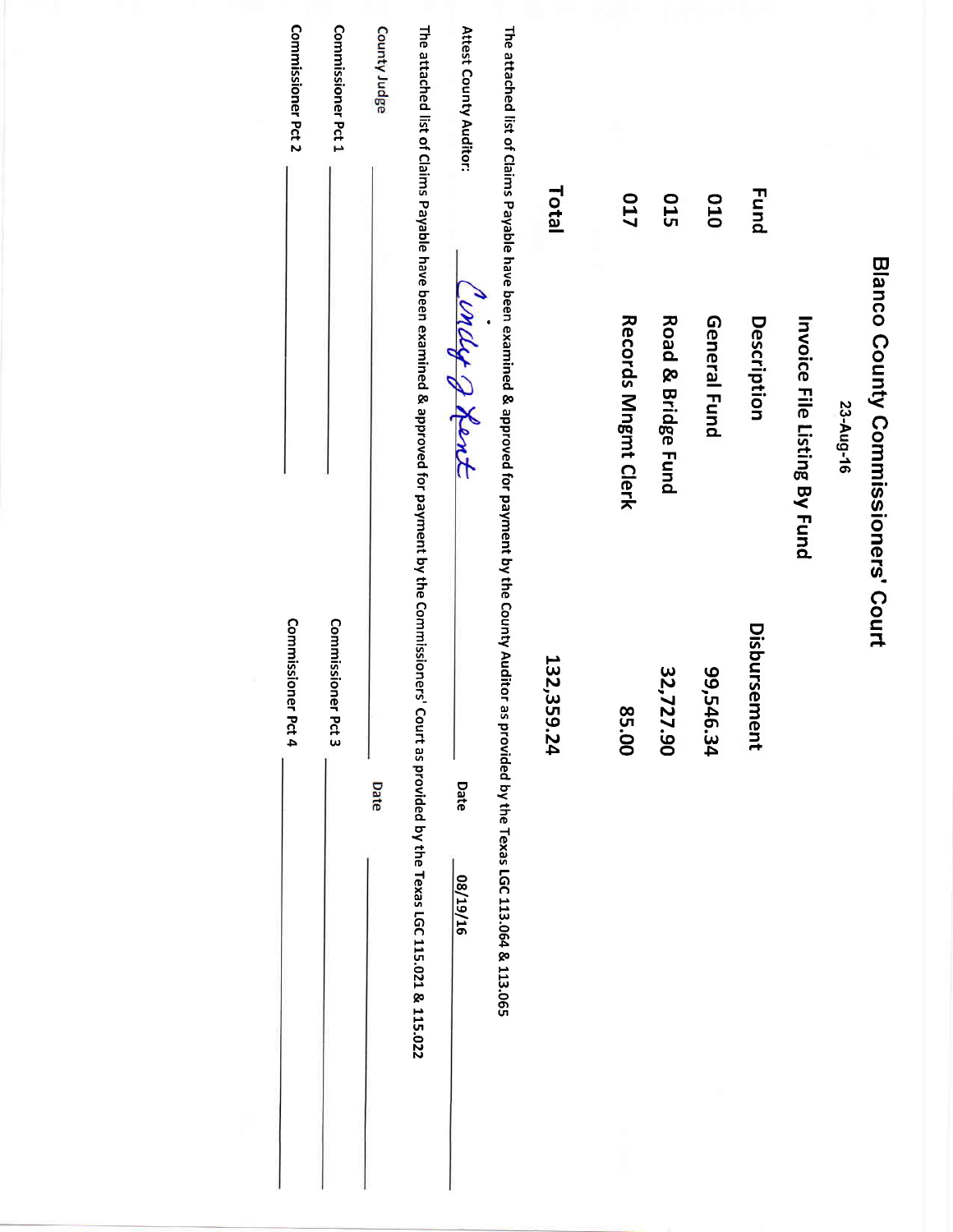| 08/19/2016--UNPAID INVOICE REVIEW LISTING -- 10-000-000 GENERAL FUND<br>TIME:08:32 AM |            | CYCLE: ALL                    | PAGE 1<br>PREPARER:0004 |
|---------------------------------------------------------------------------------------|------------|-------------------------------|-------------------------|
| NAME-OF-VENDOR                                                                        |            |                               |                         |
| DEPARTMENT                                                                            | INVOICE-NO | DESCRIPTION-OF-INVOICE        | <b>AMOUNT</b>           |
| ALAN GARRETT                                                                          |            |                               |                         |
| DISTRICT JUDGE                                                                        | 59182      | JUVENILE BOARD COMP           |                         |
| <b>VENDOR TOTAL</b>                                                                   |            |                               | 100.00<br>100.00        |
| ANGELA M. DOWDLE, ATTORNEY AT LAW                                                     |            |                               |                         |
| JUDICIAL EXPENSES                                                                     | 59135      |                               |                         |
| JUDICIAL EXPENSES                                                                     | 59136      | CV 07981<br>CASE #1376        | 225.00                  |
| VENDOR TOTAL                                                                          |            |                               | 425.00<br>650.00        |
| AUTO CHLOR SERVICES, LLC                                                              |            |                               |                         |
| COUNTY SHERIFF                                                                        | 59185      | CUST #54832                   |                         |
| <b>VENDOR TOTAL</b>                                                                   |            |                               | 606.15<br>606.15        |
| BLANCO CO CHILD PROTECTION BD                                                         |            |                               |                         |
| JUDICIAL EXPENSES                                                                     | 59138      | <b>JURY DONATIONS</b>         |                         |
| <b>VENDOR TOTAL</b>                                                                   |            |                               | 24.00<br>24.00          |
| BLANCO COUNTY APPRAISAL DIST                                                          |            |                               |                         |
| <b>COURTHOUSE EXPENSES</b>                                                            | 59137      | <b>3RD QUARTER STATEMENT</b>  |                         |
| VENDOR TOTAL                                                                          |            |                               | 34,284.00<br>34,284.00  |
| BLANCO HYDRO GAS CO.                                                                  |            |                               |                         |
| RECYCLING COORDINATOR                                                                 | 59187      | ACCT#2411 RECYCLING           |                         |
| VENDOR TOTAL                                                                          |            |                               | 23.70<br>23.70          |
| <b>BRETT BRAY</b>                                                                     |            |                               |                         |
| COUNTY JUDGE EXPENSES                                                                 | 59188      | REIMBURSEMENT/MILEAGE         | 162.00                  |
| <b>VENDOR TOTAL</b>                                                                   |            |                               | 162.00                  |
| BUSINESS CENTER PRINT & OS                                                            | >1         |                               |                         |
| <b>COUNTY SHERIFF</b>                                                                 | 59189      | INV#121133 LEC                | 80.91                   |
| <b>VENDOR TOTAL</b>                                                                   |            |                               | 80.91                   |
| CAPITOL GRAPHICS INC                                                                  |            |                               |                         |
| JUDICIAL EXPENSES                                                                     | 59190      | INV#15100 CO CLERK            | 225.00                  |
| COUNTY CLERK                                                                          | 59191      | <b>INV#15100 CO CLERK</b>     | 174.00                  |
| <b>VENDOR TOTAL</b>                                                                   |            |                               | 399.00                  |
| COX MEDIA GROUP                                                                       |            |                               |                         |
| <b>COURTHOUSE EXPENSES</b>                                                            | 59141      | ACCT #09487140                | 21.00                   |
| <b>VENDOR TOTAL</b>                                                                   |            |                               | 21.00                   |
| DARREN LEE UMPHREY                                                                    |            |                               |                         |
| JUDICIAL EXPENSES                                                                     | 59142      | CR 1354                       | 325.00                  |
| VENDOR TOTAL                                                                          |            |                               | 325.00                  |
| DAVID P YTURRI                                                                        |            |                               |                         |
| JUDICIAL EXPENSES                                                                     | 59143      | CASE #1211                    | 375.00                  |
| <b>VENDOR TOTAL</b>                                                                   |            |                               | 375.00                  |
| DIALTONESERVICEES L.P.                                                                |            |                               |                         |
| EMERGENCY MANAGEMENT                                                                  | 59144      | ACCT #10000001488 CO JUDGE    | 5.81                    |
| <b>EMERGENCY MANAGEMENT</b>                                                           | 59145      | ACCT #10000001489 SHERIFF     | 5.81                    |
| <b>EMERGENCY MANAGEMENT</b>                                                           | 59146      | ACCT #10000001443 CONSTABLE 1 | 5.81                    |
| <b>EMERGENCY MANAGEMENT</b>                                                           | 59147      | ACCT #10000001485 PCT 2       | 5.81                    |
| <b>EMERGENCY MANAGEMENT</b>                                                           | 59148      | ACCT #10000001486 CONSTABLE 1 | 5.81                    |
| <b>EMERGENCY MANAGEMENT</b>                                                           | 59149      | ACCT #10000001487 EMC         | 5.81                    |
| <b>VENDOR TOTAL</b>                                                                   |            |                               | 34.86                   |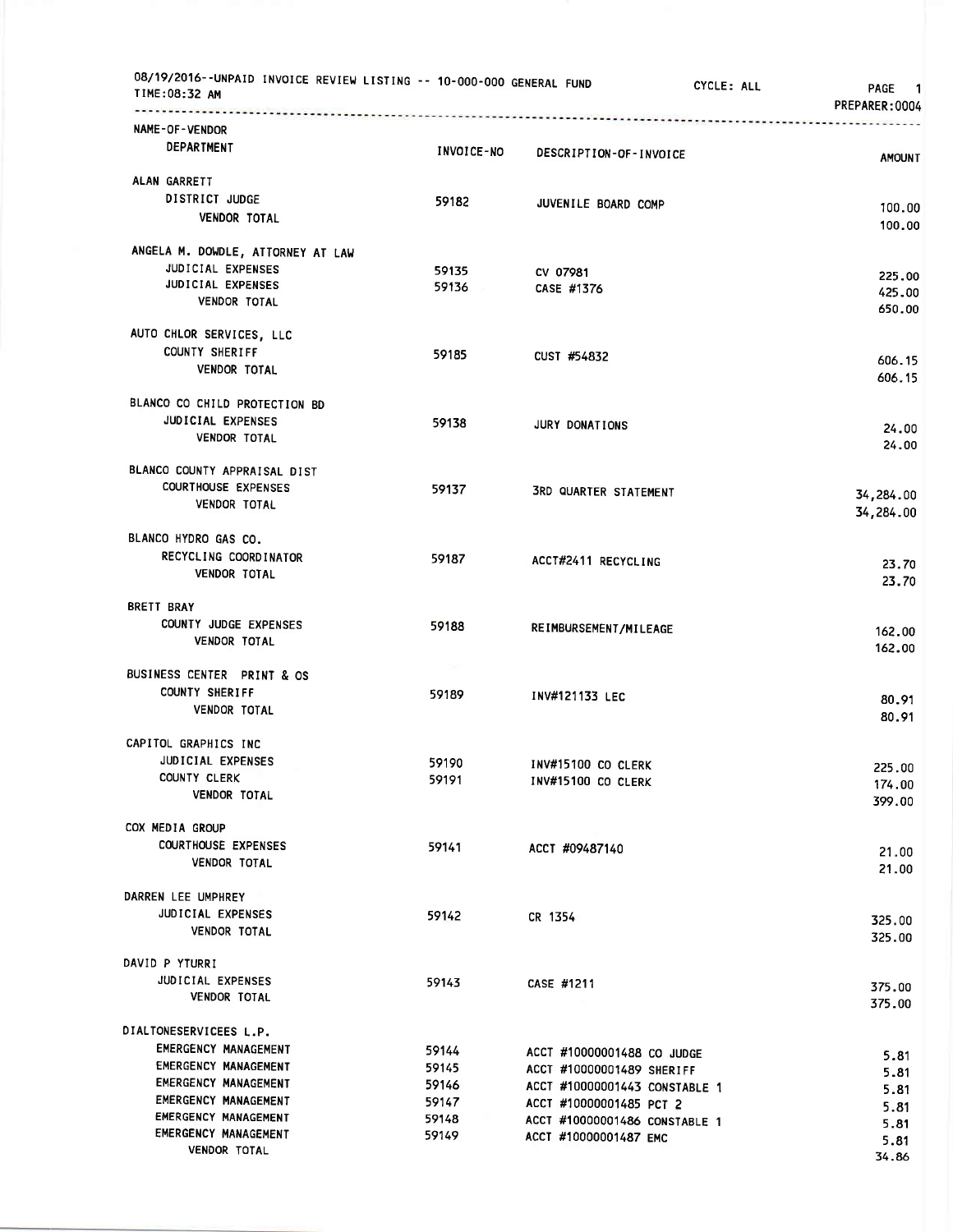| 08/19/2016--UNPAID INVOICE REVIEW LISTING -- 10-000-000 GENERAL FUND<br>TIME:08:32 AM<br>. <b>.</b> |            |                        | CYCLE: ALL | <b>PAGE</b><br>2<br>PREPARER: 0004 |
|-----------------------------------------------------------------------------------------------------|------------|------------------------|------------|------------------------------------|
| <b>NAME-OF-VENDOR</b><br><b>DEPARTMENT</b>                                                          | INVOICE-NO | DESCRIPTION-OF-INVOICE |            |                                    |
|                                                                                                     |            |                        |            | <b>AMOUNT</b>                      |
| ELECTIONS ADMINISTRATOR<br><b>VENDOR TOTAL</b>                                                      | 59181      | INV #975447            |            | 10,673.59                          |
|                                                                                                     |            |                        |            | 10,673.59                          |
| EVAN C. STUBBS                                                                                      |            |                        |            |                                    |
| DISTRICT JUDGE<br><b>VENDOR TOTAL</b>                                                               | 59183      | JUVENILE BOARD COMP    |            | 100.00<br>100.00                   |
| EXPRESS AUTOMOTIVE SERVICE                                                                          |            |                        |            |                                    |
| <b>COUNTY SHERIFF</b>                                                                               | 59194      | INV#3732493 LEC        |            | 70.66                              |
| COUNTY SHERIFF                                                                                      | 59195      | INV#3732627 LEC        |            | 46.53                              |
| COUNTY SHERIFF                                                                                      | 59196      | INV#3732443 LEC        |            | 559.14                             |
| <b>VENDOR TOTAL</b>                                                                                 |            |                        |            | 676.33                             |
| GRAVES HUMPHRIES, STAHL, LIMITED                                                                    |            |                        |            |                                    |
| <b>COURTHOUSE EXPENSES</b>                                                                          | 59152      | REPORT #COLOO5         |            | 360.35                             |
| <b>VENDOR TOTAL</b>                                                                                 |            |                        |            | 360.35                             |
| GT DISTRIBUTORS, INC                                                                                |            |                        |            |                                    |
| <b>COUNTY SHERIFF</b>                                                                               | 59197      | ORDER#DPT000199118 LEC |            |                                    |
| <b>COUNTY SHERIFF</b>                                                                               | 59198      | ORDER#DPT000199118 LEC |            | 37.50                              |
| <b>VENDOR TOTAL</b>                                                                                 |            |                        |            | 56.97<br>94.47                     |
| GUILFORD L JONES III                                                                                |            |                        |            |                                    |
| JUDICIAL EXPENSES                                                                                   | 59151      | CAUSE #07935           |            | 337.50                             |
| <b>VENDOR TOTAL</b>                                                                                 |            |                        |            | 337.50                             |
| <b>GVTC</b>                                                                                         |            |                        |            |                                    |
| JUSTICE OF THE PEACE #4<br>VENDOR TOTAL                                                             | 59153      | 830-833-4212 JP 4      |            | 168.16<br>168.16                   |
| H & H LAND SERVICE                                                                                  |            |                        |            |                                    |
| <b>COURTHOUSE EXPENSES</b>                                                                          | 59154      | INV #1855 JP 4 OFFICE  |            |                                    |
| <b>COURTHOUSE EXPENSES</b>                                                                          | 59184      | AUGUST 2016            |            | 75.00<br>1,146.50                  |
| <b>VENDOR TOTAL</b>                                                                                 |            |                        |            | 1,221.50                           |
| HILL COUNTRY CHILD ADVOCACY CT                                                                      |            |                        |            |                                    |
| JUDICIAL EXPENSES                                                                                   | 59139      | JURY DONATIONS         |            | 30.00                              |
| VENDOR TOTAL                                                                                        |            |                        |            | 30.00                              |
| HILL COUNTRY PRIMARY CARE PHYSICIAN                                                                 |            |                        |            |                                    |
| INDIGENT HEALTH CARE                                                                                | 59155      | PATIENT #157993        |            |                                    |
| VENDOR TOTAL                                                                                        |            |                        |            | 33.27<br>33.27                     |
| HYDRAULIC SUPPLY & SERVICE                                                                          |            |                        |            |                                    |
| RECYCLING COORDINATOR                                                                               | 59199      | ACCT#3632 RECYCLING    |            |                                    |
| <b>VENDOR TOTAL</b>                                                                                 |            |                        |            | 124.00<br>124.00                   |
| ICS JAIL SUPPLIES INC.                                                                              |            |                        |            |                                    |
| COUNTY SHERIFF                                                                                      | 59200      | INV#138988 LEC         |            | 599.55                             |
| <b>COUNTY SHERIFF</b>                                                                               | 59201      | INV#139026 LEC         |            | 272.25                             |
| COUNTY SHERIFF                                                                                      | 59202      | INV#139196 LEC         |            | 19,80                              |
| COUNTY SHERIFF                                                                                      | 59203      | INV#139217 LEC         |            | 65.78                              |
| COUNTY SHERIFF                                                                                      | 59204      | INV#139444 LEC         |            | 97.35                              |
| <b>VENDOR TOTAL</b>                                                                                 |            |                        |            | 1,054.73                           |
| JUVENILE PROBATION DEPT                                                                             |            |                        |            |                                    |
| JUVENILE PROBATION                                                                                  | 59156      | AUGUST 2016            |            | 4,272.15                           |
| <b>VENDOR TOTAL</b>                                                                                 |            |                        |            | 4,272.15                           |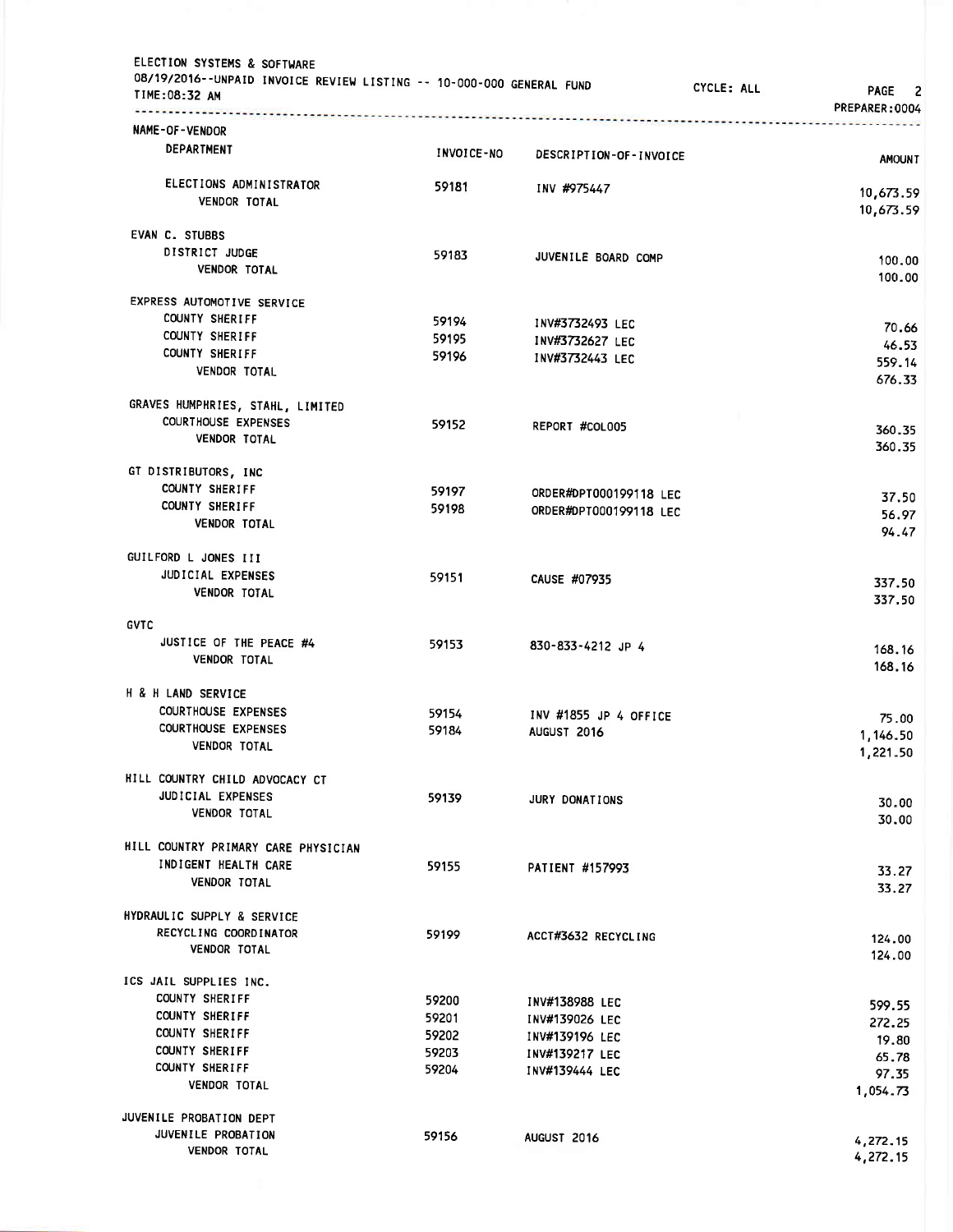| <b>KELLY GROSSMAN</b><br>08/19/2016--UNPAID INVOICE REVIEW LISTING -- 10-000-000 GENERAL FUND<br>TIME:08:32 AM<br>. |            |                          | CYCLE: ALL | <b>PAGE</b><br>3<br>PREPARER: 0004 |
|---------------------------------------------------------------------------------------------------------------------|------------|--------------------------|------------|------------------------------------|
| NAME-OF-VENDOR                                                                                                      |            |                          |            |                                    |
| DEPARTMENT                                                                                                          | INVOICE-NO | DESCRIPTION-OF-INVOICE   |            | <b>AMOUNT</b>                      |
| JUDICIAL EXPENSES                                                                                                   | 59157      | CSR #6340                |            | 439.74                             |
| JUDICIAL EXPENSES                                                                                                   | 59158      | CSR #6340                |            | 439.74                             |
| VENDOR TOTAL                                                                                                        |            |                          |            | 879.48                             |
| KURT CORLEY, ATTY AT LAW                                                                                            |            |                          |            |                                    |
| JUDICIAL EXPENSES                                                                                                   | 59159      | CR #1323                 |            |                                    |
| <b>VENDOR TOTAL</b>                                                                                                 |            |                          |            | 325.00<br>325.00                   |
| LOWER COLORADO RIVER AUTHORITY                                                                                      |            |                          |            |                                    |
| <b>COURTHOUSE EXPENSES</b>                                                                                          | 59160      | INV #TWER0005204         |            | 822.20                             |
| <b>VENDOR TOTAL</b>                                                                                                 |            |                          |            | 822.20                             |
| MARY K. HAGEMEIER DDS                                                                                               |            |                          |            |                                    |
| COUNTY SHERIFF                                                                                                      | 59206      | INMATE DENTAL - MALTON   |            | 185.00                             |
| <b>COUNTY SHERIFF</b>                                                                                               | 59207      | INMATE DENTAL - HILL     |            | 335.00                             |
| COUNTY SHERIFF                                                                                                      | 59208      | INMATE DENTAL - CALDER   |            | 300.00                             |
| <b>VENDOR TOTAL</b>                                                                                                 |            |                          |            | 820,00                             |
| MCCRAW OIL COMPANY                                                                                                  |            |                          |            |                                    |
| RECYCLING COORDINATOR                                                                                               | 59210      | ACCT#12522749 RECYCLE    |            | 80.71                              |
| <b>VENDOR TOTAL</b>                                                                                                 |            |                          |            | 80.71                              |
| MEGAN M. KLAEGER                                                                                                    |            |                          |            |                                    |
| JUDICIAL EXPENSES                                                                                                   | 59161      | <b>CASE #CR1343</b>      |            | 325.00                             |
| <b>VENDOR TOTAL</b>                                                                                                 |            |                          |            | 325.00                             |
| NATALIE FOWLER                                                                                                      |            |                          |            |                                    |
| JUDICIAL EXPENSES                                                                                                   | 59162      | CV 08050                 |            | 795.00                             |
| <b>VENDOR TOTAL</b>                                                                                                 |            |                          |            | 795.00                             |
| NEFFENDORF, KNOPP HORRY & DOSS PC                                                                                   |            |                          |            |                                    |
| <b>COURTHOUSE EXPENSES</b>                                                                                          | 59163      | <b>CLIENT 19562</b>      |            | 17,500.00                          |
| <b>VENDOR TOTAL</b>                                                                                                 |            |                          |            | 17,500.00                          |
| NORTHEAST TEXAS DATA CORP.                                                                                          |            |                          |            |                                    |
| JUSTICE OF THE PEACE #4                                                                                             | 59164      | REPORT #CAS017           |            | 48.00                              |
| <b>VENDOR TOTAL</b>                                                                                                 |            |                          |            | 48.00                              |
| OFFICE OF THE SECRETARY OF STATE                                                                                    |            |                          |            |                                    |
| ELECTIONS ADMINISTRATOR                                                                                             | 59213      | INV#2016-03-CEO CO CLERK |            | 215.00                             |
| <b>VENDOR TOTAL</b>                                                                                                 |            |                          |            | 215.00                             |
| PAY AND SAVE INC.                                                                                                   |            |                          |            |                                    |
| <b>COUNTY SHERIFF</b>                                                                                               | 59215      | INMATE FOOD              |            | 1,354.05                           |
| <b>VENDOR TOTAL</b>                                                                                                 |            |                          |            | 1,354.05                           |
| PEDERNALES ELECTRIC COOP                                                                                            |            |                          |            |                                    |
| COUNTY SHERIFF                                                                                                      | 59165      | INV #955 JAIL            |            | 4,348.18                           |
| <b>COURTHOUSE EXPENSES</b>                                                                                          | 59166      | INV #955                 |            | 2,390.42                           |
| <b>VENDOR TOTAL</b>                                                                                                 |            |                          |            | 6,738.60                           |
| PETERSON TIRE                                                                                                       |            |                          |            |                                    |
| COUNTY SHERIFF                                                                                                      | 59220      | INV#JC8425 LEC           |            | 7.00                               |
| COUNTY SHERIFF                                                                                                      | 59221      | INV#JC8453 LEC           |            | 124.00                             |
| VENDOR TOTAL                                                                                                        |            |                          |            | 131.00                             |

PITNEY BOWES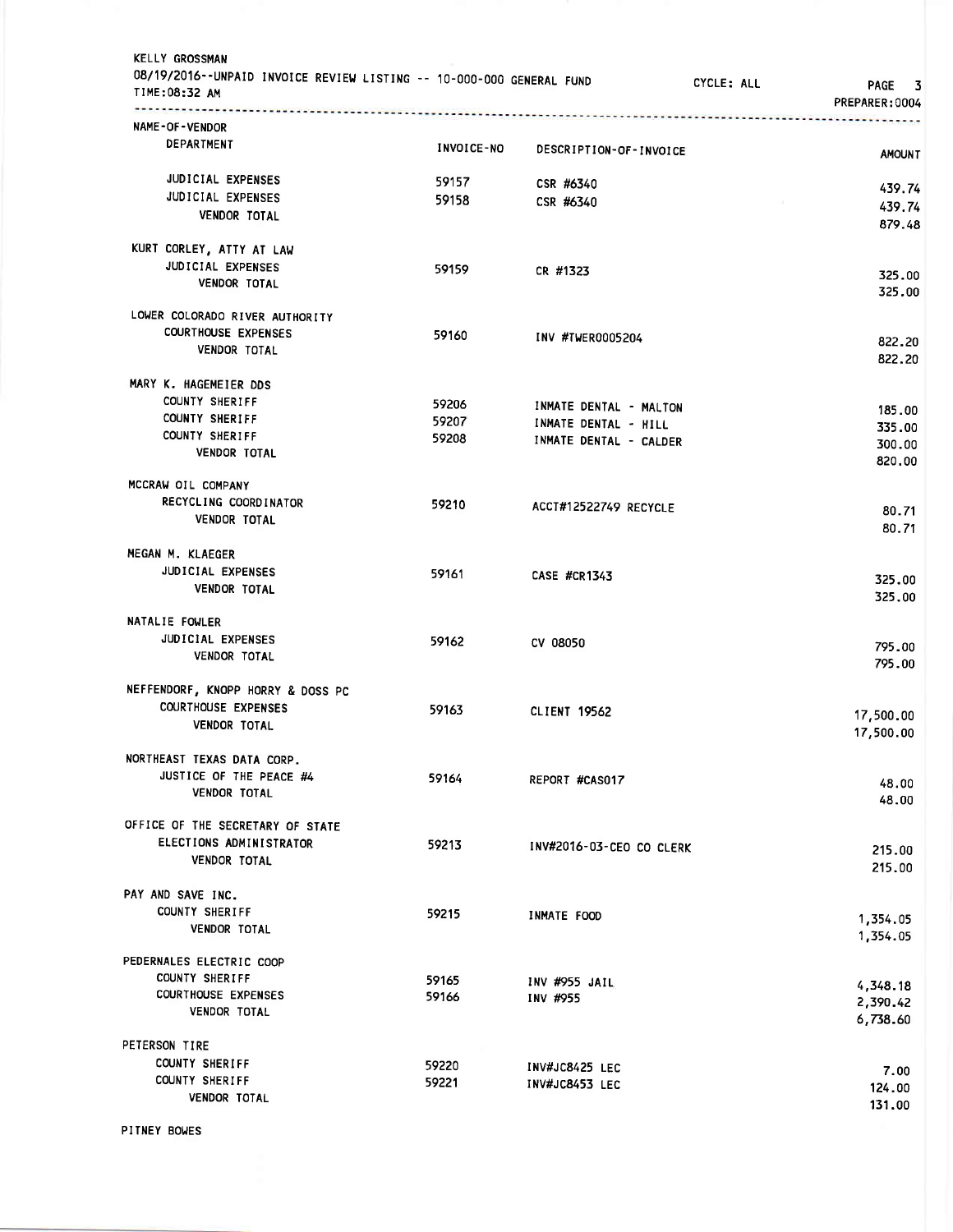| 08/19/2016--UNPAID INVOICE REVIEW LISTING -- 10-000-000 GENERAL FUND<br>TIME:08:32 AM |            |                                         | CYCLE: ALL                          | <b>PAGE</b><br>4<br>PREPARER: 0004 |
|---------------------------------------------------------------------------------------|------------|-----------------------------------------|-------------------------------------|------------------------------------|
| NAME-OF-VENDOR                                                                        |            |                                         | *********************************** |                                    |
| DEPARTMENT                                                                            | INVOICE-NO | DESCRIPTION-OF-INVOICE                  |                                     | <b>AMOUNT</b>                      |
| <b>COURTHOUSE EXPENSES</b><br><b>VENDOR TOTAL</b>                                     | 59167      | INV #3301170273                         |                                     | 762.00                             |
|                                                                                       |            |                                         |                                     | 762,00                             |
| QUILL CORPORATION<br>JUSTICE OF THE PEACE PCT #1                                      | 59222      |                                         |                                     |                                    |
| <b>VENDOR TOTAL</b>                                                                   |            | INV#7933576 JP1                         |                                     | 199.97<br>199.97                   |
| ROBERT J. FALKENBERG                                                                  |            |                                         |                                     |                                    |
| JUDICIAL EXPENSES<br><b>VENDOR TOTAL</b>                                              | 59169      | CV 07940                                |                                     | 712.50                             |
|                                                                                       |            |                                         |                                     | 712.50                             |
| SEYMOURS GARAGE<br><b>COUNTY SHERIFF</b>                                              |            |                                         |                                     |                                    |
| <b>VENDOR TOTAL</b>                                                                   | 59225      | <b>INV#22477 LEC</b>                    |                                     | 385,21                             |
|                                                                                       |            |                                         |                                     | 385.21                             |
| SHELL & SHELL<br>JUDICIAL EXPENSES                                                    |            |                                         |                                     |                                    |
| <b>VENDOR TOTAL</b>                                                                   | 59150      | CASE #14-01579 UNINDICTED               |                                     | 375.00                             |
|                                                                                       |            |                                         |                                     | 375.00                             |
| SOUTHERN HEALTH PARTNERS                                                              |            |                                         |                                     |                                    |
| <b>COUNTY SHERIFF</b><br><b>VENDOR TOTAL</b>                                          | 59186      | INV # BASE27441                         |                                     | 4,000.00                           |
|                                                                                       |            |                                         |                                     | 4,000.00                           |
| STATE COMPRTOLLER                                                                     |            |                                         |                                     |                                    |
| JUDICIAL EXPENSES<br><b>VENDOR TOTAL</b>                                              | 59140      | JURY DONATIONS                          |                                     | 12.00                              |
|                                                                                       |            |                                         |                                     | 12.00                              |
| <b>STRICKLAND DRUGS</b><br>INDIGENT HEALTH CARE                                       | 59170      |                                         |                                     |                                    |
| <b>VENDOR TOTAL</b>                                                                   |            | ACCT #113                               |                                     | 1,269.47<br>1,269.47               |
|                                                                                       |            |                                         |                                     |                                    |
| TERMINIX<br><b>COURTHOUSE EXPENSES</b>                                                | 59171      |                                         |                                     |                                    |
| <b>COURTHOUSE EXPENSES</b>                                                            | 59172      | ACCT #10125 OLD JAIL<br>ACCT #10125 LEC |                                     | 47.00                              |
| <b>COURTHOUSE EXPENSES</b>                                                            | 59173      | ACCT #7136 ANNEX                        |                                     | 111.00                             |
| <b>VENDOR TOTAL</b>                                                                   |            |                                         |                                     | 100.00<br>258.00                   |
| THOMPSON PRINT SOLUTIONS                                                              |            |                                         |                                     |                                    |
| COUNTY TREASURER                                                                      | 59227      | INV#0210371 CO TREAS                    |                                     | 286.13                             |
| <b>VENDOR TOTAL</b>                                                                   |            |                                         |                                     | 286.13                             |
| THOMSON WEST                                                                          |            |                                         |                                     |                                    |
| COUNTY CLERK                                                                          | 59228      | TX ESTATES CODE 2016 ED                 |                                     | 174.00                             |
| VENDOR TOTAL                                                                          |            |                                         |                                     | 174.00                             |
| TIME WARNER CABLE                                                                     |            |                                         |                                     |                                    |
| <b>COURTHOUSE EXPENSES</b>                                                            | 59174      | ACCT #8260161060144399                  |                                     | 1,483.11                           |
| <b>VENDOR TOTAL</b>                                                                   |            |                                         |                                     | 1,483.11                           |
| TXFX MED LLC                                                                          |            |                                         |                                     |                                    |
| COUNTY SHERIFF                                                                        | 59175      | JAIL                                    |                                     | 35.02                              |
| INDIGENT HEALTH CARE<br><b>VENDOR TOTAL</b>                                           | 59176      | INDIGENT                                |                                     | 170.12                             |
|                                                                                       |            |                                         |                                     | 205.14                             |
| VANA AND VANA LAW FIRM                                                                |            |                                         |                                     |                                    |
| <b>JUDICIAL EXPENSES</b>                                                              | 59177      | CASE #1308 & 1326                       |                                     | 675.00                             |
| JUDICIAL EXPENSES<br><b>VENDOR TOTAL</b>                                              | 59178      | CASE #1353                              |                                     | 325.00                             |
|                                                                                       |            |                                         |                                     | 1,000.00                           |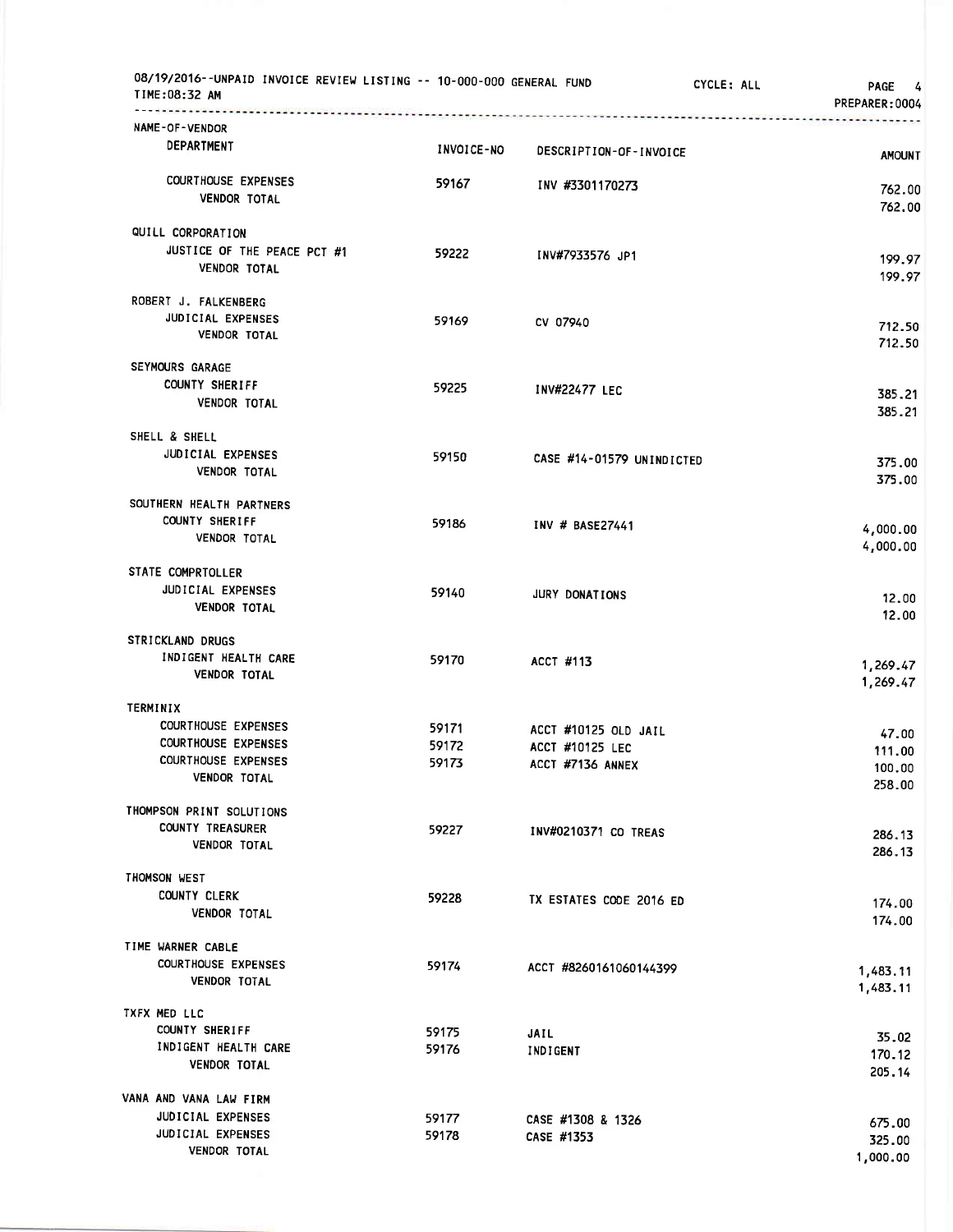| WEST TEXAS FIRE & INDUSTRIAL SUPPLY<br>08/19/2016--UNPAID INVOICE REVIEW LISTING -- 10-000-000 GENERAL FUND<br>TIME:08:32 AM |                |                          | CYCLE: ALL | PAGE 5<br>PREPARER: 0004       |
|------------------------------------------------------------------------------------------------------------------------------|----------------|--------------------------|------------|--------------------------------|
| NAME-OF-VENDOR                                                                                                               |                |                          |            |                                |
| <b>DEPARTMENT</b>                                                                                                            | INVOICE-NO     | DESCRIPTION-OF-INVOICE   |            | <b>AMOUNT</b>                  |
| <b>COUNTY SHERIFF</b><br><b>VENDOR TOTAL</b>                                                                                 | 59229          | INV#0143193 LEC          |            | 533.10<br>533.10               |
| ZACHARY HUDLER                                                                                                               |                |                          |            |                                |
| <b>JUDICIAL EXPENSES</b><br>JUDICIAL EXPENSES<br><b>VENDOR TOTAL</b>                                                         | 59179<br>59180 | CASE #5398<br>CASE #1338 |            | 1,200.00<br>425.00<br>1,625.00 |
| <b>FUND TOTAL</b>                                                                                                            |                |                          |            | 99,546.34                      |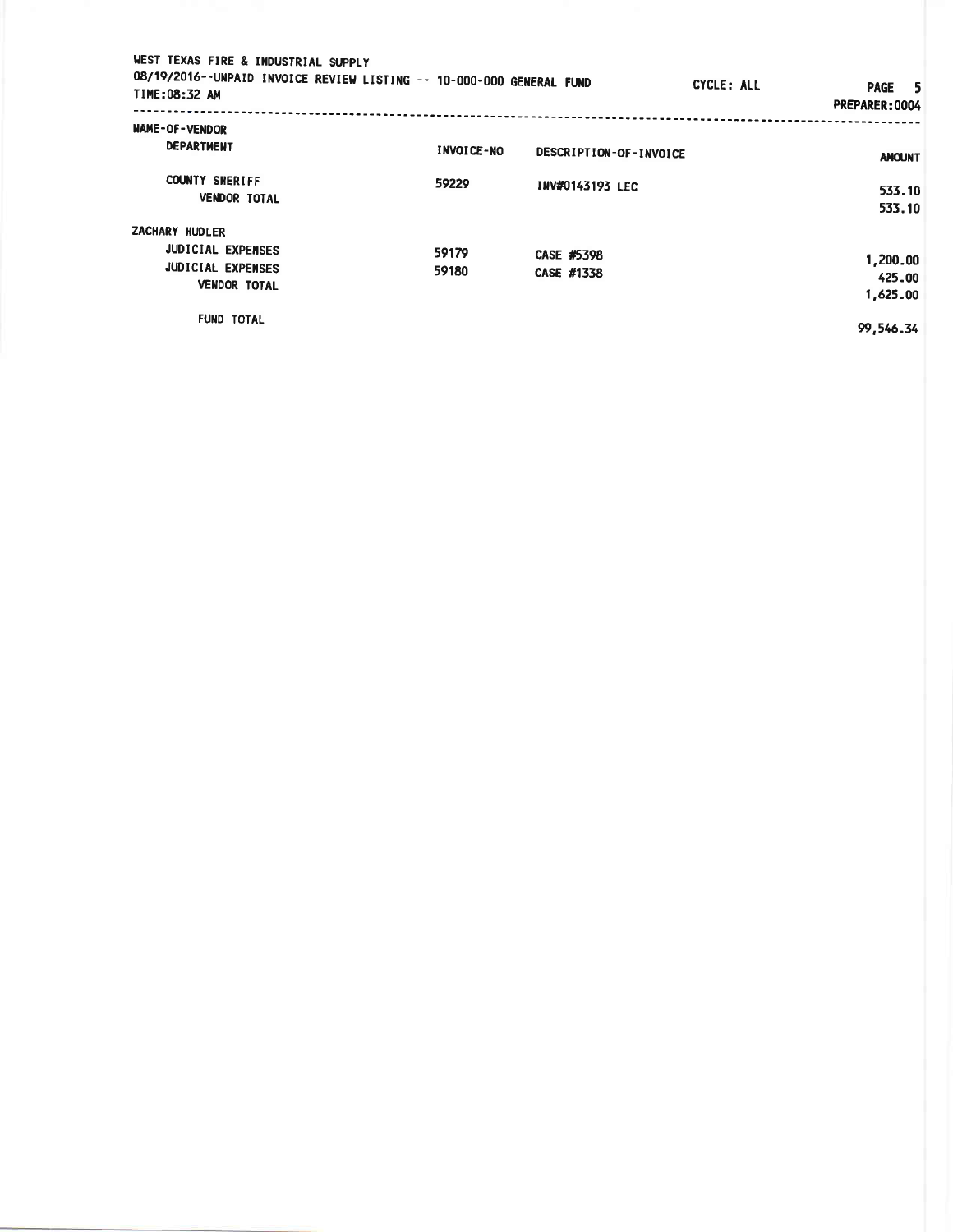| 08/19/2016--UNPAID INVOICE REVIEW LISTING -- ROAD & BRIDGE FUND<br>TIME:08:32 AM |                   |                                                | CYCLE: ALL | <b>PAGE</b><br>6<br>PREPARER: 0004 |
|----------------------------------------------------------------------------------|-------------------|------------------------------------------------|------------|------------------------------------|
| NAME-OF-VENDOR                                                                   |                   | ------------------------------                 |            |                                    |
| <b>DEPARTMENT</b>                                                                | <b>INVOICE-NO</b> | DESCRIPTION-OF-INVOICE                         |            | <b>AMOUNT</b>                      |
| CHANAS AGGREGATES BLANCO, LLC                                                    |                   |                                                |            |                                    |
| <b>R&amp;B PCT #2</b>                                                            | 59192             | INV#1323 PCT 2                                 |            | 2,715.65                           |
| <b>VENDOR TOTAL</b>                                                              |                   |                                                |            | 2,715.65                           |
| DIRT WORKS                                                                       |                   |                                                |            |                                    |
| <b>R&amp;B PCT #2</b>                                                            | 59193             | INV#18974 PCT 2                                |            |                                    |
| <b>VENDOR TOTAL</b>                                                              |                   |                                                |            | 3,200.00                           |
|                                                                                  |                   |                                                |            | 3,200.00                           |
| <b>KIRK FELPS</b>                                                                |                   |                                                |            |                                    |
| <b>R&amp;B PCT #4</b>                                                            | 59205             | JULY STATEMENT PCT 4                           |            | 71.67                              |
| <b>VENDOR TOTAL</b>                                                              |                   |                                                |            | 71.67                              |
| MCCRAW OIL COMPANY                                                               |                   |                                                |            |                                    |
| R&B PCT #4                                                                       |                   |                                                |            |                                    |
| <b>VENDOR TOTAL</b>                                                              | 59209             | ACCT#12522747 PCT 4                            |            | 909.73                             |
|                                                                                  |                   |                                                |            | 909.73                             |
| MOBLEY WELDING SERVICE                                                           |                   |                                                |            |                                    |
| <b>R&amp;B PCT #4</b>                                                            | 59211             | MAINTENANCE & REPAIR PCT 4                     |            | 125.00                             |
| <b>VENDOR TOTAL</b>                                                              |                   |                                                |            | 125.00                             |
| ODIORNE FEED/RANCH SUPPLY INC                                                    |                   |                                                |            |                                    |
| <b>R&amp;B PCT #3</b>                                                            | 59212             | INV#103203 PCT 3                               |            |                                    |
| <b>VENDOR TOTAL</b>                                                              |                   |                                                |            | 61.00                              |
|                                                                                  |                   |                                                |            | 61.00                              |
| PATHMARK TRAFFIC PRODCT/TX INC                                                   |                   |                                                |            |                                    |
| <b>R&amp;B PCT #1</b>                                                            | 59214             | QUOTE#Q010570 PCT 1                            |            | 170.50                             |
| <b>VENDOR TOTAL</b>                                                              |                   |                                                |            | 170.50                             |
| PETERSON TIRE                                                                    |                   |                                                |            |                                    |
| R&B PCT #4                                                                       | 59216             |                                                |            |                                    |
| <b>R&amp;B PCT #4</b>                                                            | 59217             | INV#23289 PCT 4<br>INV#23331 PCT 4             |            | 7.00                               |
| <b>R&amp;B PCT #4</b>                                                            | 59218             | INV#23372 PCT 4                                |            | 25.00                              |
| <b>R&amp;B PCT #2</b>                                                            | 59219             | INV#JC8273 PCT 2                               |            | 7.00<br>45.00                      |
| <b>VENDOR TOTAL</b>                                                              |                   |                                                |            | 84.00                              |
| RUVALCABAS PAVING CO                                                             |                   |                                                |            |                                    |
| <b>R&amp;B PCT #1</b>                                                            | 59223             |                                                |            |                                    |
| <b>R&amp;B PCT #1</b>                                                            | 59224             | MAINTENANCE & REPAIR PCT 1<br>CHIP SEAL PAVING |            | 7,110.00                           |
| <b>VENDOR TOTAL</b>                                                              |                   |                                                |            | 18,200.00                          |
|                                                                                  |                   |                                                |            | 25,310.00                          |
| <b>THIRD COAST NAPA</b>                                                          |                   |                                                |            |                                    |
| <b>R&amp;B PCT #4</b>                                                            | 59226             | ACCT#61074 PCT 4                               |            | 80.35                              |
| <b>VENDOR TOTAL</b>                                                              |                   |                                                |            | 80.35                              |
| <b>FUND TOTAL</b>                                                                |                   |                                                |            |                                    |
|                                                                                  |                   |                                                |            | 32,727.90                          |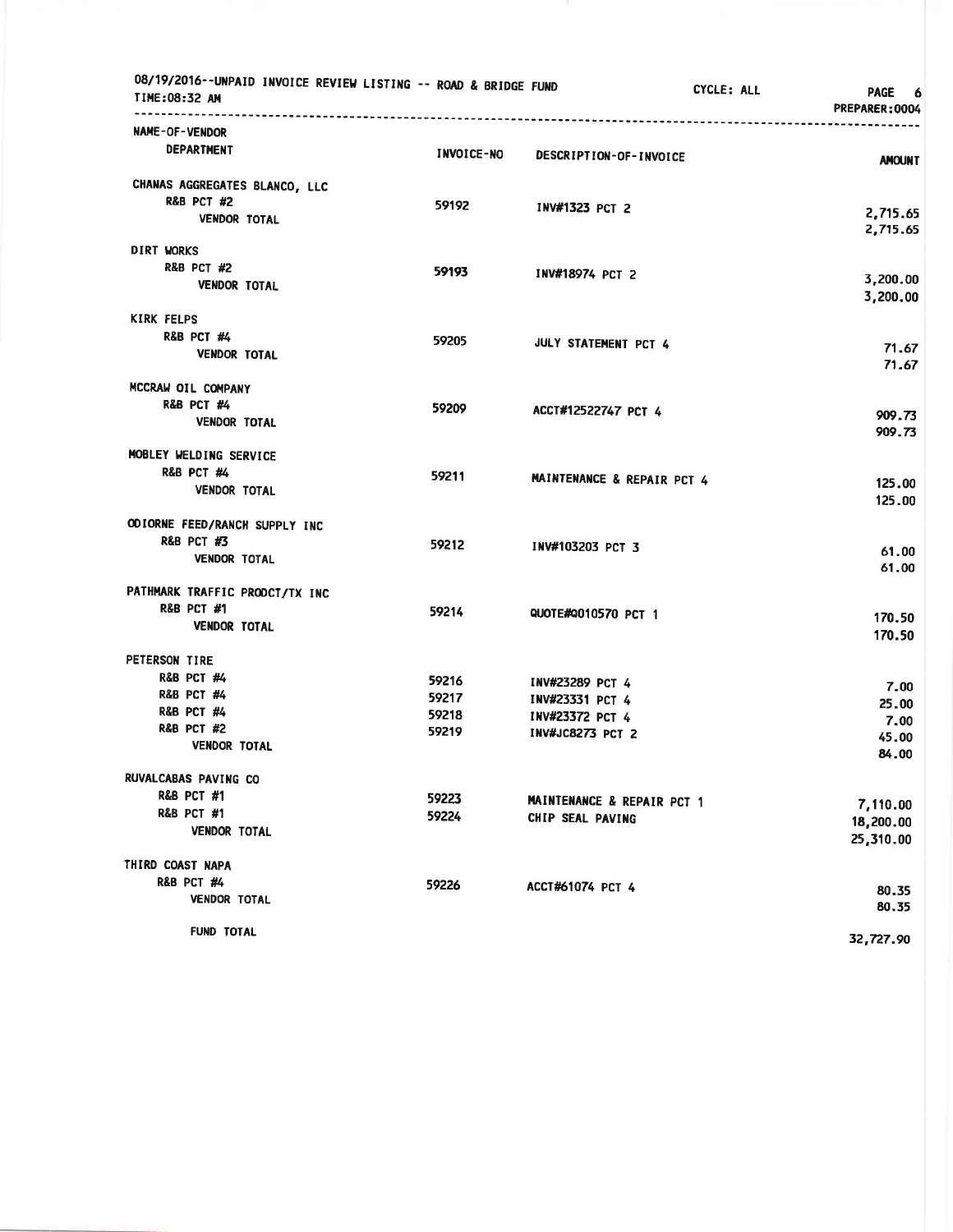| 08/19/2016--UNPAID INVOICE REVIEW LISTING -- RECORDS MANAGEMENT CLERK<br>TIME:08:32 AM        |            |                        | CYCLE: ALL | <b>PAGE</b><br>$\overline{7}$<br>PREPARER: 0004 |
|-----------------------------------------------------------------------------------------------|------------|------------------------|------------|-------------------------------------------------|
| NAME-OF-VENDOR<br><b>DEPARTMENT</b>                                                           | INVOICE-NO | DESCRIPTION-OF-INVOICE |            | <b>ANOUNT</b>                                   |
| PROFESSIONAL PLOTTER TECHNOLOGIES<br>RECORDS MANAGEMENT CLERK EXPENSES<br><b>VENDOR TOTAL</b> | 59168      | INV #35349 CO CLERK    |            | 85.00<br>85.00                                  |
| <b>FUND TOTAL</b>                                                                             |            |                        |            | 85.00                                           |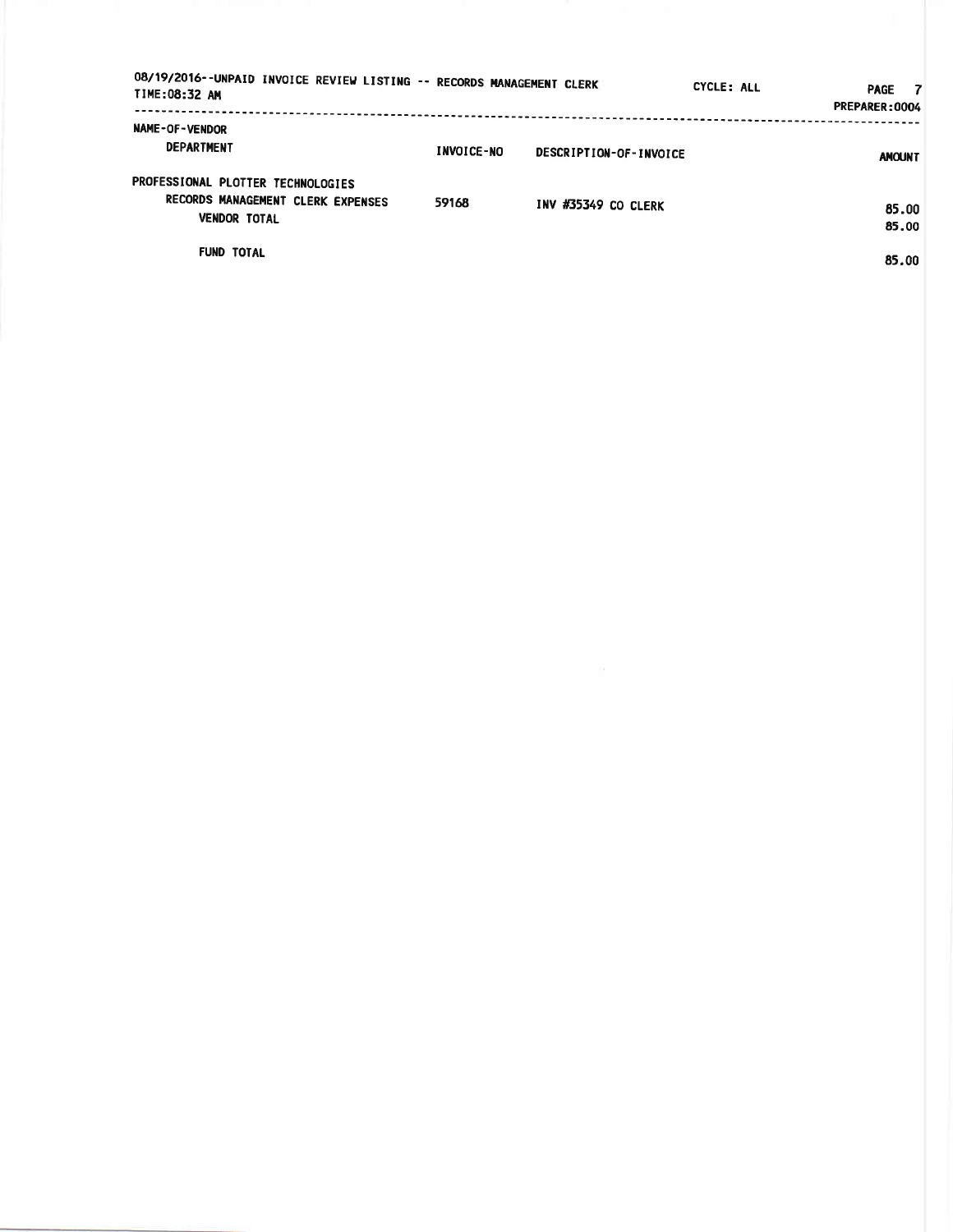| TIME:08:32 AM                              | 08/19/2016--UNPAID INVOICE REVIEW LISTING -- GRAND TOTAL PAGE |            |                        | CYCLE: ALL | PAGE 8<br>PREPARER: 0004 |  |
|--------------------------------------------|---------------------------------------------------------------|------------|------------------------|------------|--------------------------|--|
| <b>NAME-OF-VENDOR</b><br><b>DEPARTMENT</b> |                                                               | INVOICE-NO | DESCRIPTION-OF-INVOICE |            | <b>AMOUNT</b>            |  |
| <b>GRAND TOTAL</b>                         |                                                               |            |                        |            | 132 350 24               |  |

132,359.24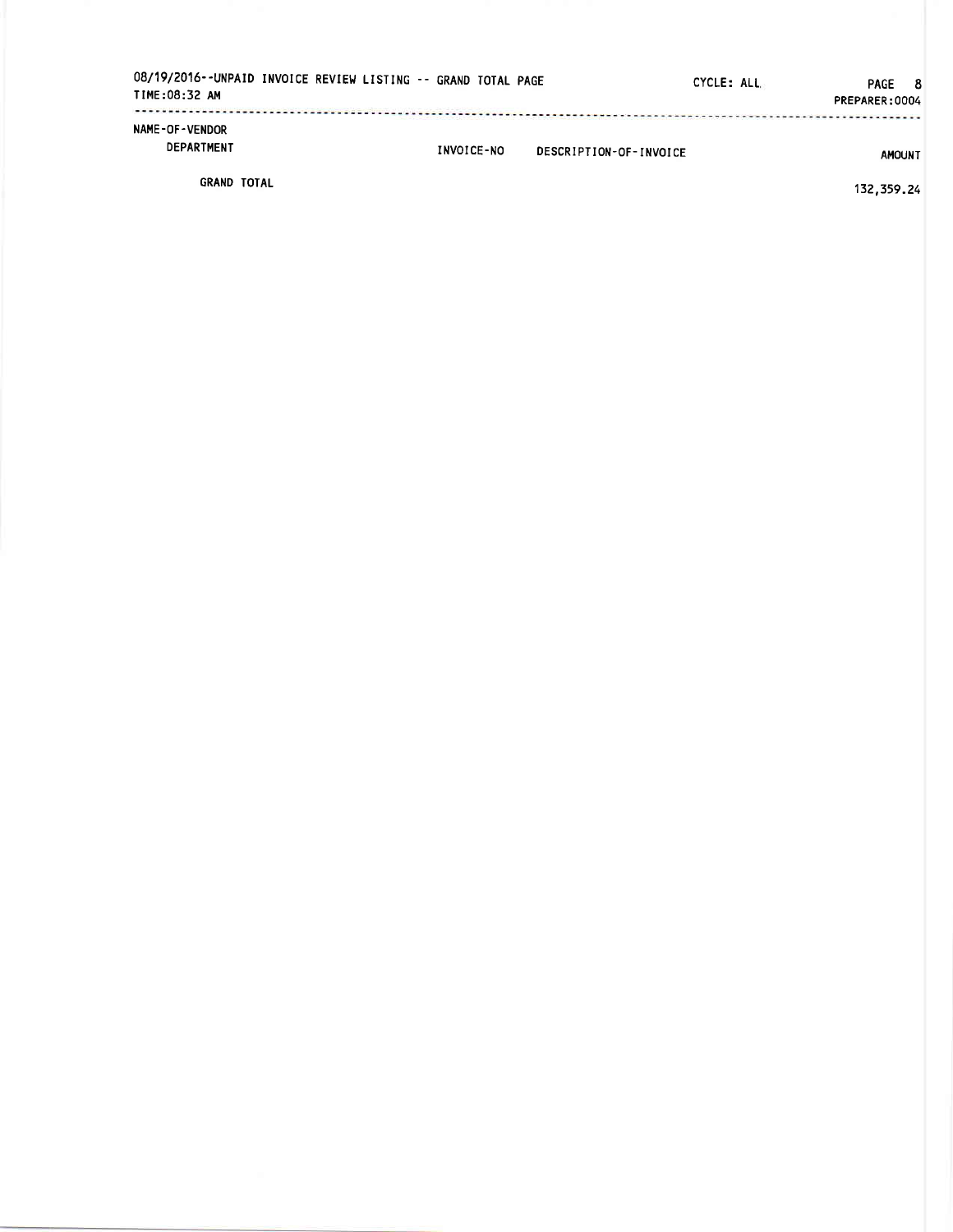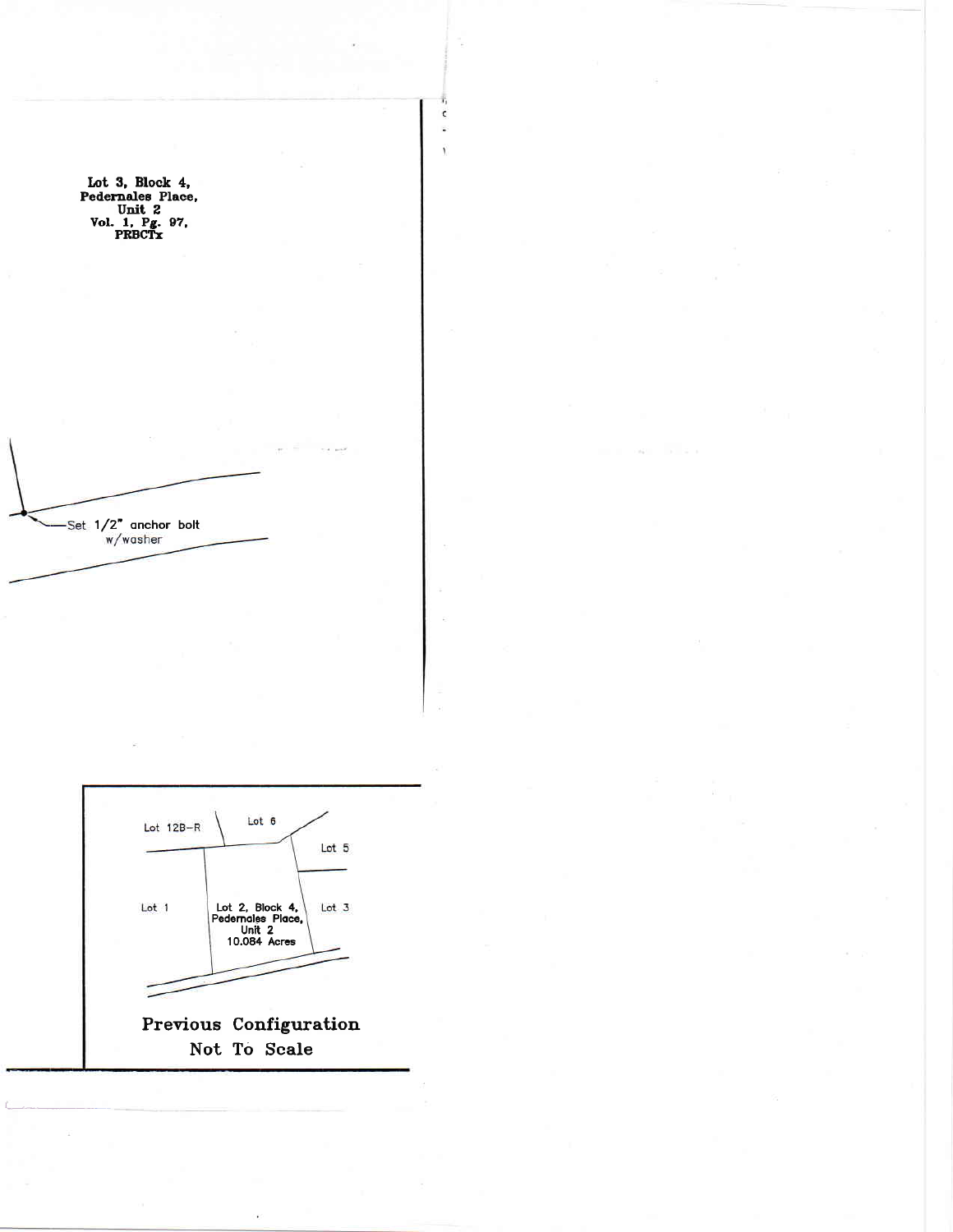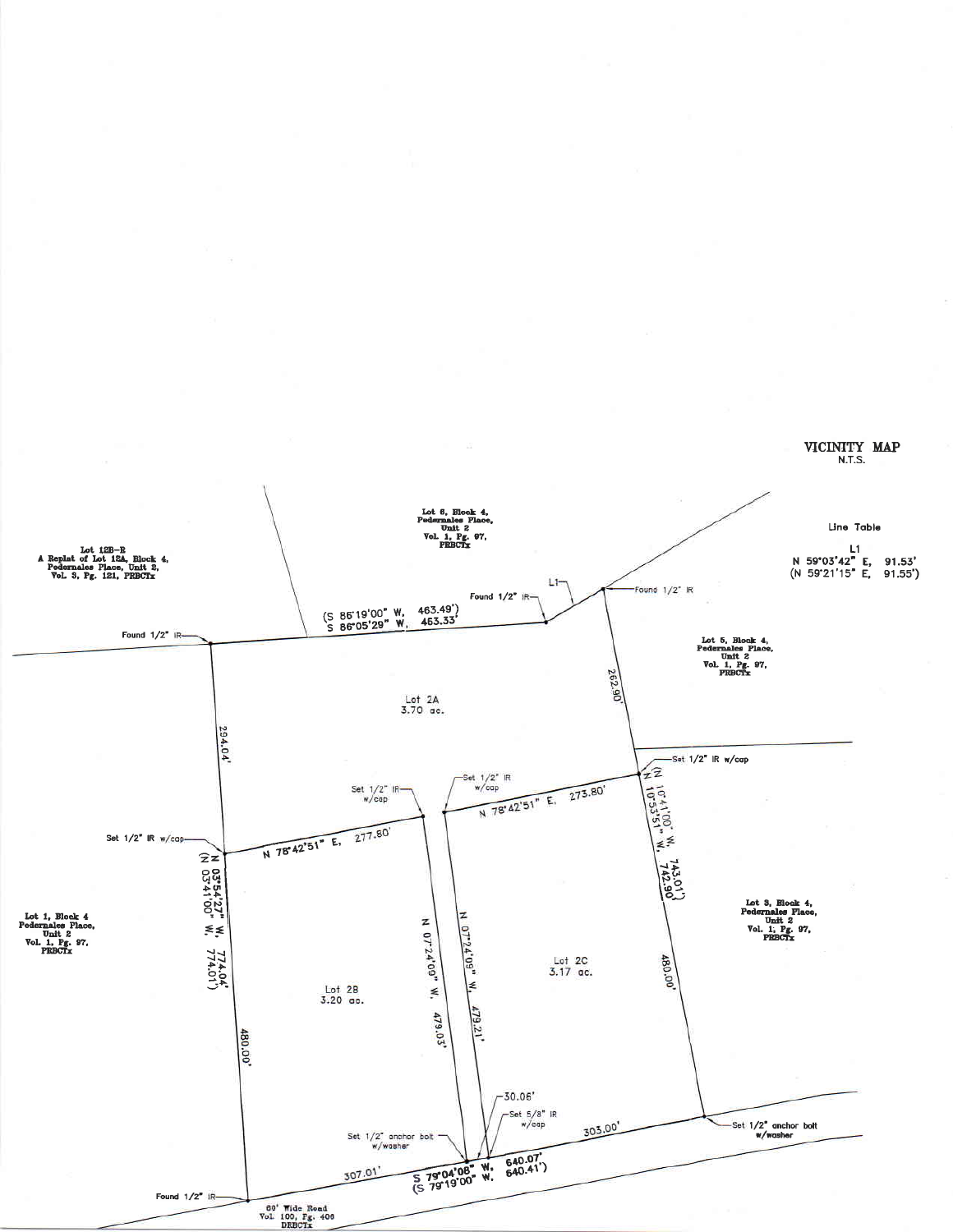## **CERTIFICATE OF PARTICIPATION** The V.G. Young Institute of County Government **Awards This Certificate To Hon. Chris Liesmann** For Successfully Completing 10.00 Hours of Educational Training During the **2016 West Texas CJCA Conference** April 26-29, 2016 **Horseshoe Bay, TX** <u>Lough C. Steel</u> AgriLife Extension Service TEXAS A&M **G. YOUNG** Institute of tor, V.G. Young Institute of County Government ounty **(TENSION**  $\omega$ Grover "Tiger" Worsham, President, County Judges and Commissioners Association of Texas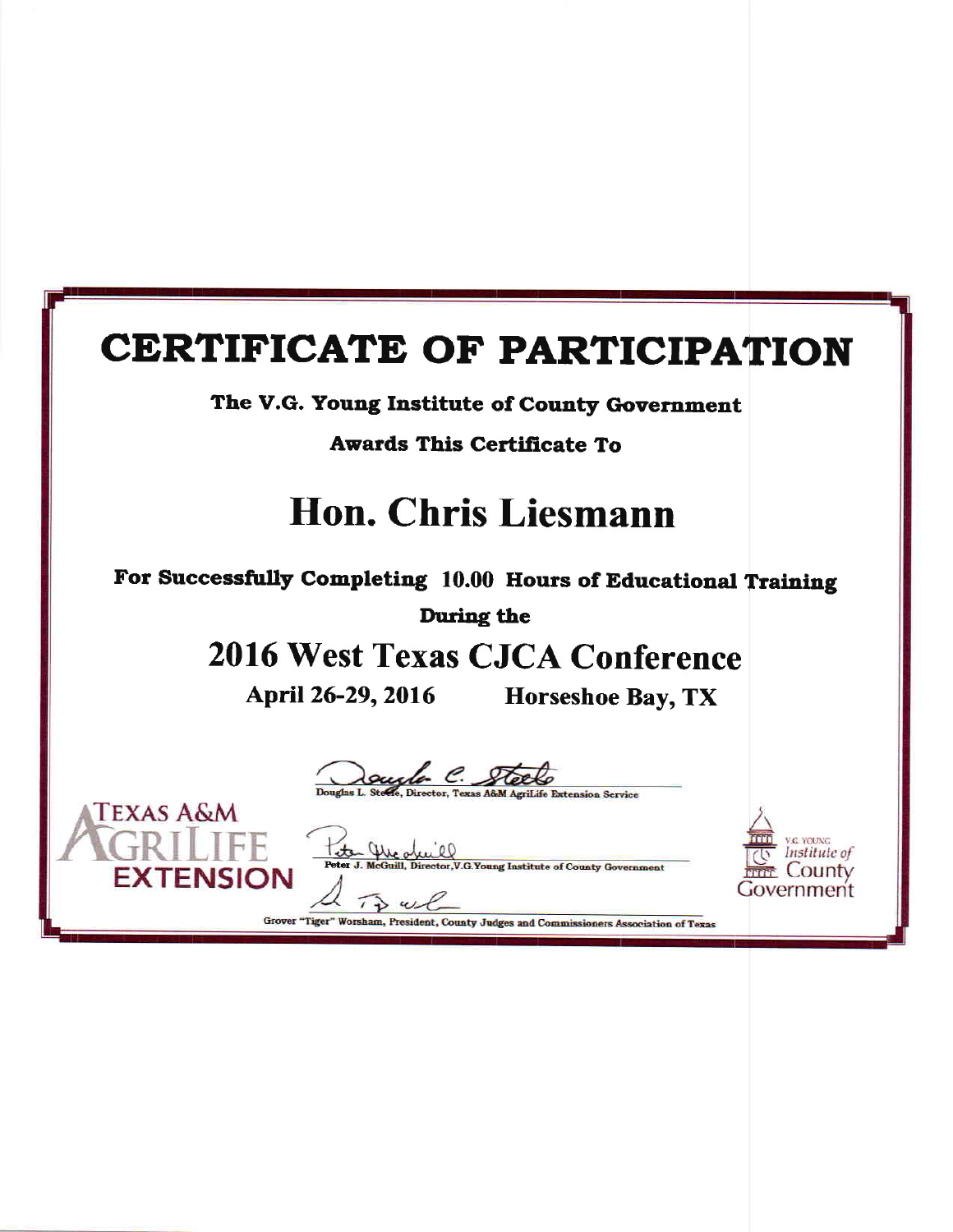